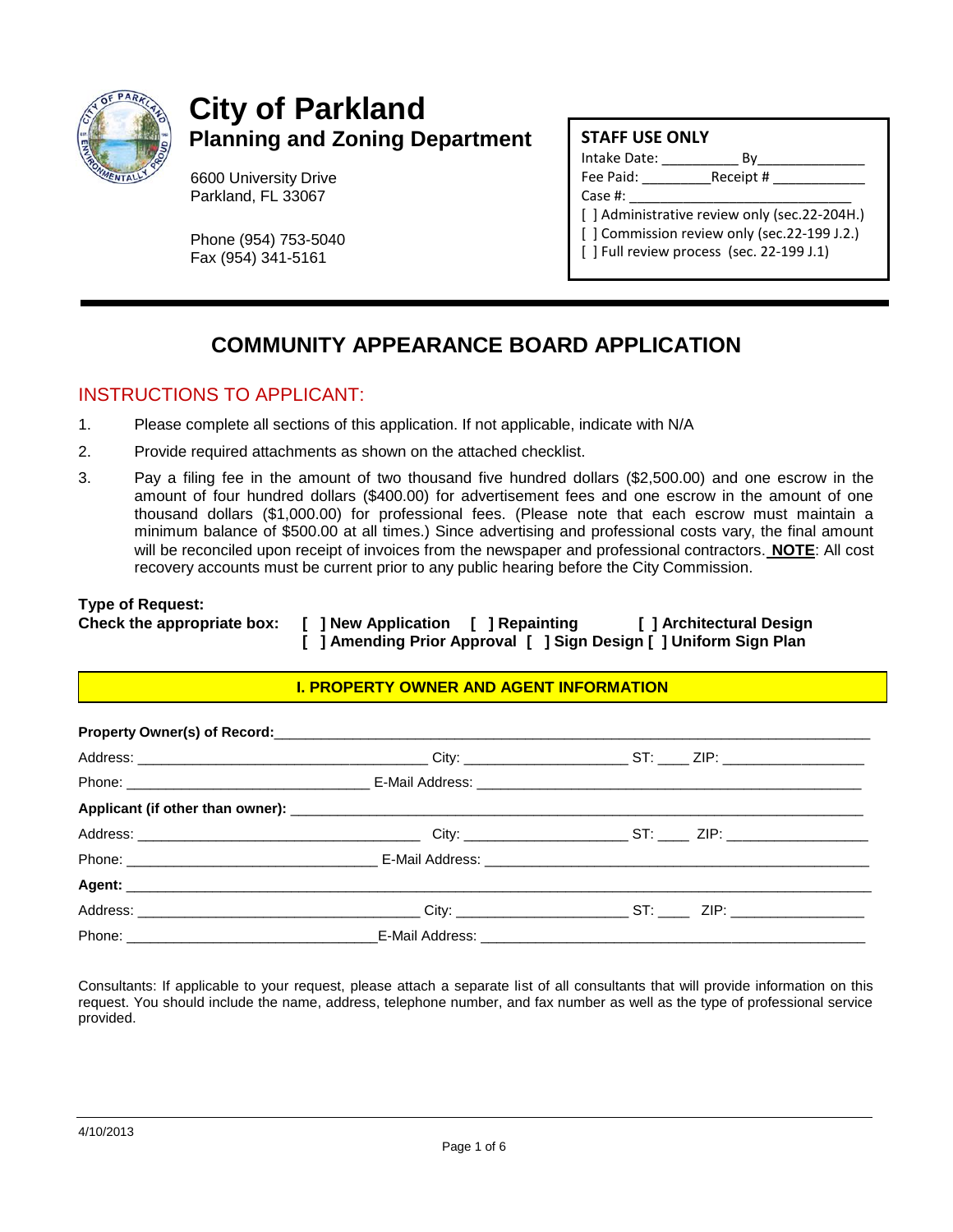#### **II. COMMUNITY APPEARANCE BOARD REQUEST**

The application is a request for: \_\_\_\_\_\_\_\_\_\_\_\_\_\_\_\_\_\_\_\_\_\_\_\_\_\_\_\_\_\_\_\_\_\_\_\_\_\_\_\_\_\_\_\_\_\_\_\_\_\_\_\_\_\_\_\_\_\_\_\_\_\_\_\_\_\_\_\_\_\_\_\_\_\_\_

#### **III. PROPERTY LOCATION**

- A. Is the subject property located within one mile of another municipality? [ ] yes [ ] no If 'yes' please specify:
- B. Folio Number: If additional folios, list on a separate sheet and attach to the application.
	- Folio: [ ] [ ] - [ ] [ ] - [ ] [ ] - [ ] [ ] - [ ] [ ] - [ ] [ ] [ ] - [ ] [ ] [ ] [ ]
- C. Section: \_\_\_\_\_\_\_\_\_\_ Township: \_\_\_\_\_\_\_\_\_\_\_ Range: \_\_\_\_\_\_\_\_\_\_\_\_ Total Acreage of Subject Property: \_\_\_\_\_\_\_\_\_\_\_\_\_\_\_\_
- D. Project Name: \_\_\_\_\_\_\_\_\_\_\_\_\_\_\_\_\_\_\_\_\_\_\_\_\_\_\_\_\_\_\_\_\_\_\_\_\_\_\_\_\_\_\_\_\_\_\_\_\_\_\_\_\_\_\_\_\_\_\_\_\_\_\_\_\_\_\_\_\_\_\_\_\_\_\_\_\_\_\_\_\_\_\_\_\_\_
- E. Project Address: \_\_\_
- F. General Location Description (proximity to closest major intersection in miles or fractions thereof): \_\_\_\_\_\_\_\_\_\_

#### **IV. LAND USE AND ZONING INFORMATION**

\_\_\_\_\_\_\_\_\_\_\_\_\_\_\_\_\_\_\_\_\_\_\_\_\_\_\_\_\_\_\_\_\_\_\_\_\_\_\_\_\_\_\_\_\_\_\_\_\_\_\_\_\_\_\_\_\_\_\_\_\_\_\_\_\_\_\_\_\_\_\_\_\_\_\_\_\_\_\_\_\_\_\_\_\_\_\_\_\_\_\_\_\_\_\_\_\_\_\_ \_\_\_\_\_\_\_\_\_\_\_\_\_\_\_\_\_\_\_\_\_\_\_\_\_\_\_\_\_\_\_\_\_\_\_\_\_\_\_\_\_\_\_\_\_\_\_\_\_\_\_\_\_\_\_\_\_\_\_\_\_\_\_\_\_\_\_\_\_\_\_\_\_\_\_\_\_\_\_\_\_\_\_\_\_\_\_\_\_\_\_\_\_\_\_\_\_\_\_ \_\_\_\_\_\_\_\_\_\_\_\_\_\_\_\_\_\_\_\_\_\_\_\_\_\_\_\_\_\_\_\_\_\_\_\_\_\_\_\_\_\_\_\_\_\_\_\_\_\_\_\_\_\_\_\_\_\_\_\_\_\_\_\_\_\_\_\_\_\_\_\_\_\_\_\_\_\_\_\_\_\_\_\_\_\_\_\_\_\_\_\_\_\_\_\_\_\_\_

- 
- A. Zoning Designation: \_\_\_\_\_\_\_\_\_\_\_\_\_\_\_\_\_\_\_\_\_ Future Land Use Designation: \_\_\_\_\_\_\_\_\_\_\_\_\_\_\_\_\_\_\_\_\_\_\_\_\_\_\_\_\_\_\_\_\_
- B. Existing Use(s) on Property: \_\_\_\_\_\_\_\_\_\_\_\_\_\_\_\_\_\_\_\_\_\_\_\_\_\_\_\_\_\_\_\_\_\_\_\_\_\_\_\_\_\_\_\_\_\_\_\_\_\_\_\_\_\_\_\_\_\_\_\_\_\_\_\_\_\_\_\_\_\_\_\_\_\_
- C. Proposed Use(s): \_\_\_\_\_\_\_\_\_\_\_\_\_\_\_\_\_\_\_\_\_\_\_\_\_\_\_\_\_\_\_\_\_\_\_\_\_\_\_\_\_\_\_\_\_\_\_\_\_\_\_\_\_\_\_\_\_\_\_\_\_\_\_\_\_\_\_\_\_\_\_\_\_\_\_\_\_\_\_\_\_\_\_

#### **V. PROJECT HISTORY**

(List in sequence from first application to most recent – attach additional page if necessary):

| <b>Petition Number</b> | <b>Request</b> | <b>Action</b> | Date | <b>Resolution /</b><br><b>Ordinance Number</b> |
|------------------------|----------------|---------------|------|------------------------------------------------|
|                        |                |               |      |                                                |
|                        |                |               |      |                                                |
|                        |                |               |      |                                                |
|                        |                |               |      |                                                |
|                        |                |               |      |                                                |
|                        |                |               |      |                                                |
|                        |                |               |      |                                                |
|                        |                |               |      |                                                |
|                        |                |               |      |                                                |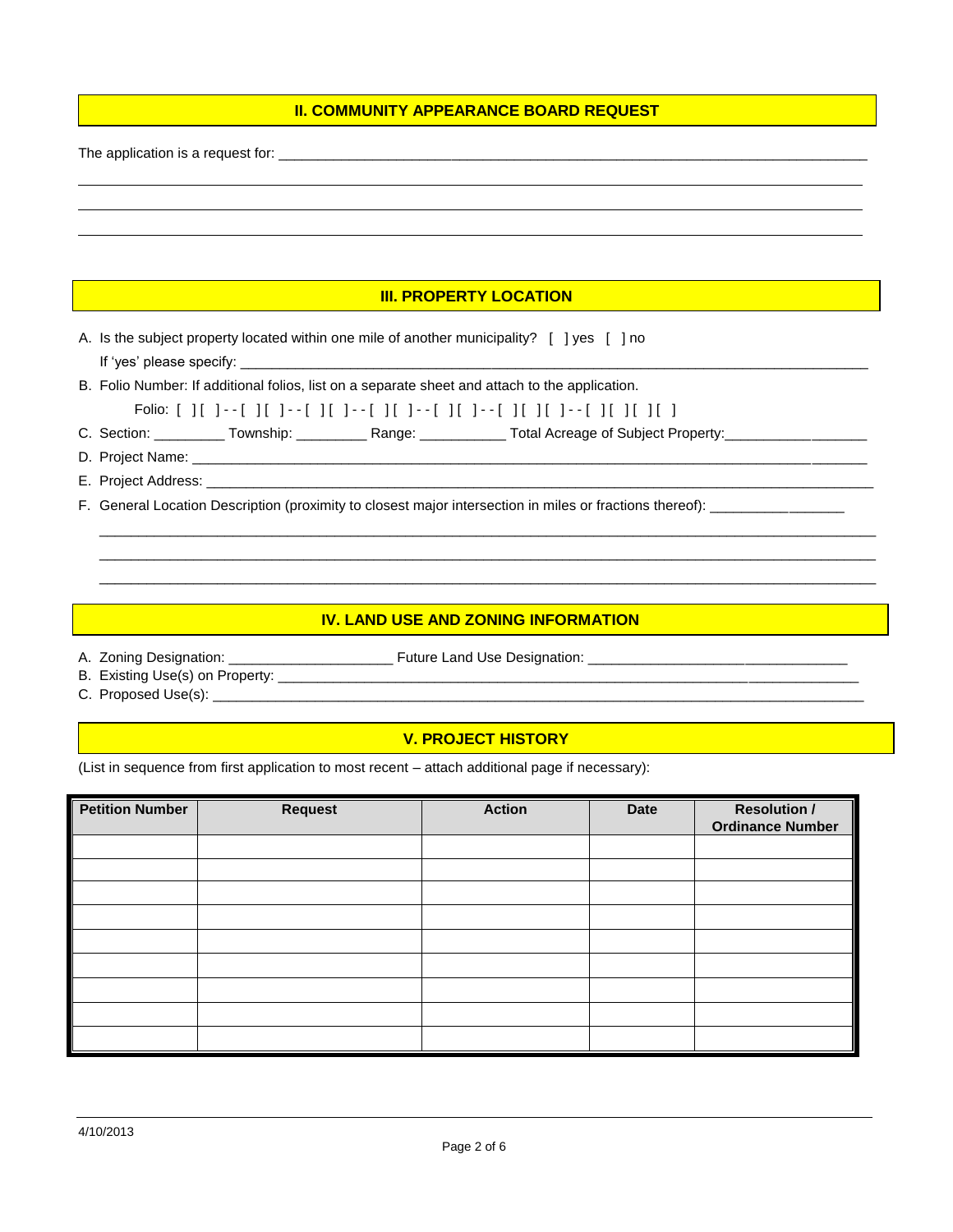#### **OWNER ACKNOWLEDGEMENT**

I/We:  $\blacksquare$  and  $\blacksquare$  are the owner(s) of the owner(s) of the owner(s) of the owner(s) of the owner(s) of the owner(s) of the owner(s) of the owner(s) of the owner(s) of the owner(s) of the owner(s) of the owner(s) of th

property referenced in this application.

I/We certify that the above statements and the statements or showings made in any paper or plans submitted herewith are true to the best of my/our knowledge and belief. Further, I/We understand that this application, attachments and fee become part of official record of the Planning and Zoning Department of the City of Parkland and the fee is not refundable. I/We understand that any knowingly false information given by me/us will result in the denial, revocation or administrative withdrawal of the application or permit. I/We further acknowledge that additional information may be required by the City of Parkland in order to process this application.

I/We further consent to the City of Parkland to publish, copy or reproduce any copyrighted document for any third party submitted as part of this application.

Signature(s) of Owner(s) \_\_\_\_\_\_\_\_\_\_\_\_\_\_\_\_\_\_\_\_\_\_\_\_\_\_\_\_\_\_\_\_\_\_\_\_\_\_\_\_\_\_\_\_\_\_\_\_\_\_\_\_\_\_\_\_\_\_\_\_\_\_\_\_\_\_\_\_\_\_\_\_\_\_\_\_\_\_\_\_

Print Name(s) \_\_\_\_\_\_\_\_\_\_\_\_\_\_\_\_\_\_\_\_\_\_\_\_\_\_\_\_\_\_\_\_\_\_\_\_\_\_\_\_\_\_\_\_\_\_\_\_\_\_\_\_\_\_\_\_\_\_\_\_\_\_\_\_\_\_\_\_\_\_\_\_\_\_\_\_\_\_\_\_

#### **CONSENT STATEMENT**

**CONSENT STATEMENT**<br>Owner to complete if using agent/representati **Owner to complete if using agent/representative**

I/We, the aforementioned owner(s), do hereby give consent to \_\_\_\_\_\_\_\_\_\_\_\_\_\_\_\_\_\_\_\_\_\_\_\_\_\_\_\_\_\_\_\_\_ to act on my/our behalf to submit this application, all required material and documents, and attend and represent, me/us at all meetings and public hearings pertaining to the request(s) and property I/We own described in the attached application. Furthermore, as owner(s) of the subject property, I/We hereby give consent to the party designated above to agree to all terms or conditions that may arise as part of the approval of this application for the proposed use. Signature(s) of Owner(s)

\_\_\_\_\_\_\_\_\_\_\_\_\_\_\_\_\_\_\_\_\_\_\_\_\_\_\_\_\_\_\_\_\_\_\_\_\_\_\_\_\_\_\_\_\_\_\_\_\_\_\_\_\_\_\_\_\_\_\_\_\_\_\_\_\_\_\_\_\_\_\_\_\_\_\_\_\_\_\_\_ Print Name(s)

**NOTARY**

STATE OF FLORIDA COUNTY OF

| The foregoing instrument was acknowledged before me this | dav of                                                 |  |
|----------------------------------------------------------|--------------------------------------------------------|--|
|                                                          | . He/She is personally known to me our or has produced |  |
|                                                          | as identification and did/did not take an oath.        |  |

(Signature of Notary)

**My Commission Expires:** 

\_\_\_\_\_\_\_\_\_\_\_\_\_\_\_\_\_\_\_\_\_\_\_\_\_\_\_\_\_\_\_\_\_ (NOTARY'S SEAL OR STAMP)

(Name – Must be typed, printed, or stamped)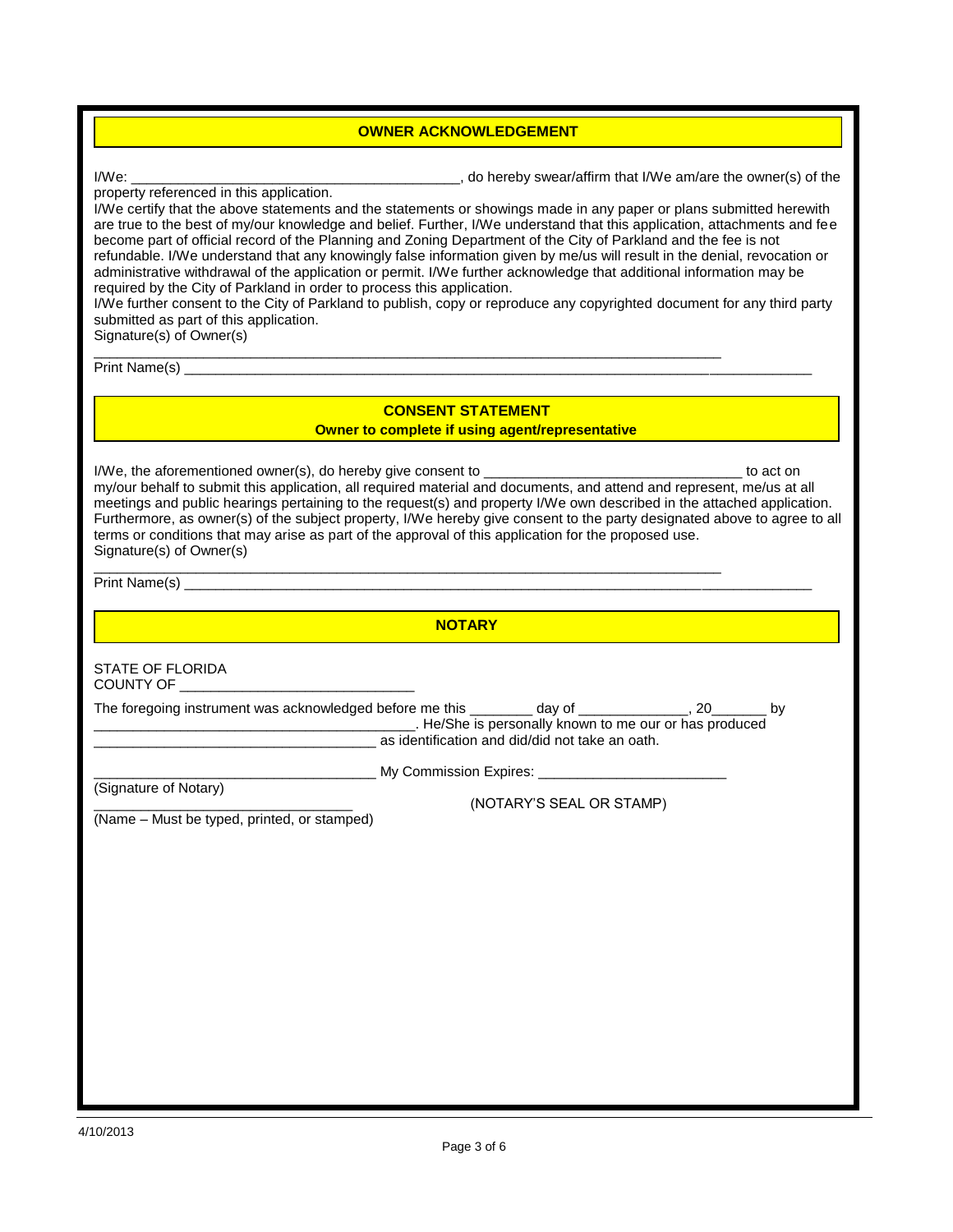

## **COMMUNITY APPEARANCE BOARD SUBMITTAL CHECKLIST**

| <b>YES</b> | <b>PLEASE CHECK</b><br><b>NO</b> | N/A |    | I. GENERAL                                                                                                                                                                                                                                                                                                                                                                                                                 |
|------------|----------------------------------|-----|----|----------------------------------------------------------------------------------------------------------------------------------------------------------------------------------------------------------------------------------------------------------------------------------------------------------------------------------------------------------------------------------------------------------------------------|
|            |                                  |     |    | Provide the requisite number of hard copies indicated below, and a CD-<br><b>ROM</b> with all of the information required below.                                                                                                                                                                                                                                                                                           |
|            |                                  |     | a. | A completed application signed by owner, agent and/or applicant.<br>Agent's authorization or power of attorney must be attached if<br>applicant is other than owner.                                                                                                                                                                                                                                                       |
|            |                                  |     | b. | Required application fees.                                                                                                                                                                                                                                                                                                                                                                                                 |
|            |                                  |     | C. | One (1) copy of a warranty deed including property control number<br>or folio number and legal description of the property.                                                                                                                                                                                                                                                                                                |
|            |                                  |     | d. | Three (3) copies of a completed written report indicating how the<br>proposed project meets the community appearance standards.<br>The report shall provide a separate response for Code of<br>Ordinances Sections 75-20 through 75-210.                                                                                                                                                                                   |
|            |                                  |     | е. | Letter of intent/code criteria compliance.                                                                                                                                                                                                                                                                                                                                                                                 |
|            |                                  |     | f. | Ten (10) copies of an approved or proposed site plan in compliance<br>with Section 40-10 of the Code of Ordinances.                                                                                                                                                                                                                                                                                                        |
|            |                                  |     | g. | Five (5) copies of completed elevations of all proposed construction<br>and related elevations of existing structures<br>including but not limited to: scale, building(s), depiction of the kind,<br>color and texture of all primary materials to be used, clear<br>depictions of all major/special architectural design features and<br>treatments, lighting fixtures and standards and signs and/or sign<br>band areas. |
|            |                                  |     | h. | Five (5) copies of samples for all major materials.                                                                                                                                                                                                                                                                                                                                                                        |
|            |                                  |     | I. | Perspective/multi-dimensional drawing of the entire site.                                                                                                                                                                                                                                                                                                                                                                  |
|            |                                  |     | j. | Three (3) copies of any prior City or Broward County approvals<br><i>(i.e: resolutions, staff reports).</i>                                                                                                                                                                                                                                                                                                                |
|            |                                  |     | k. | For mixed use projects – description of how it meets supplementary<br>design standards as outlined in Section 75-210.                                                                                                                                                                                                                                                                                                      |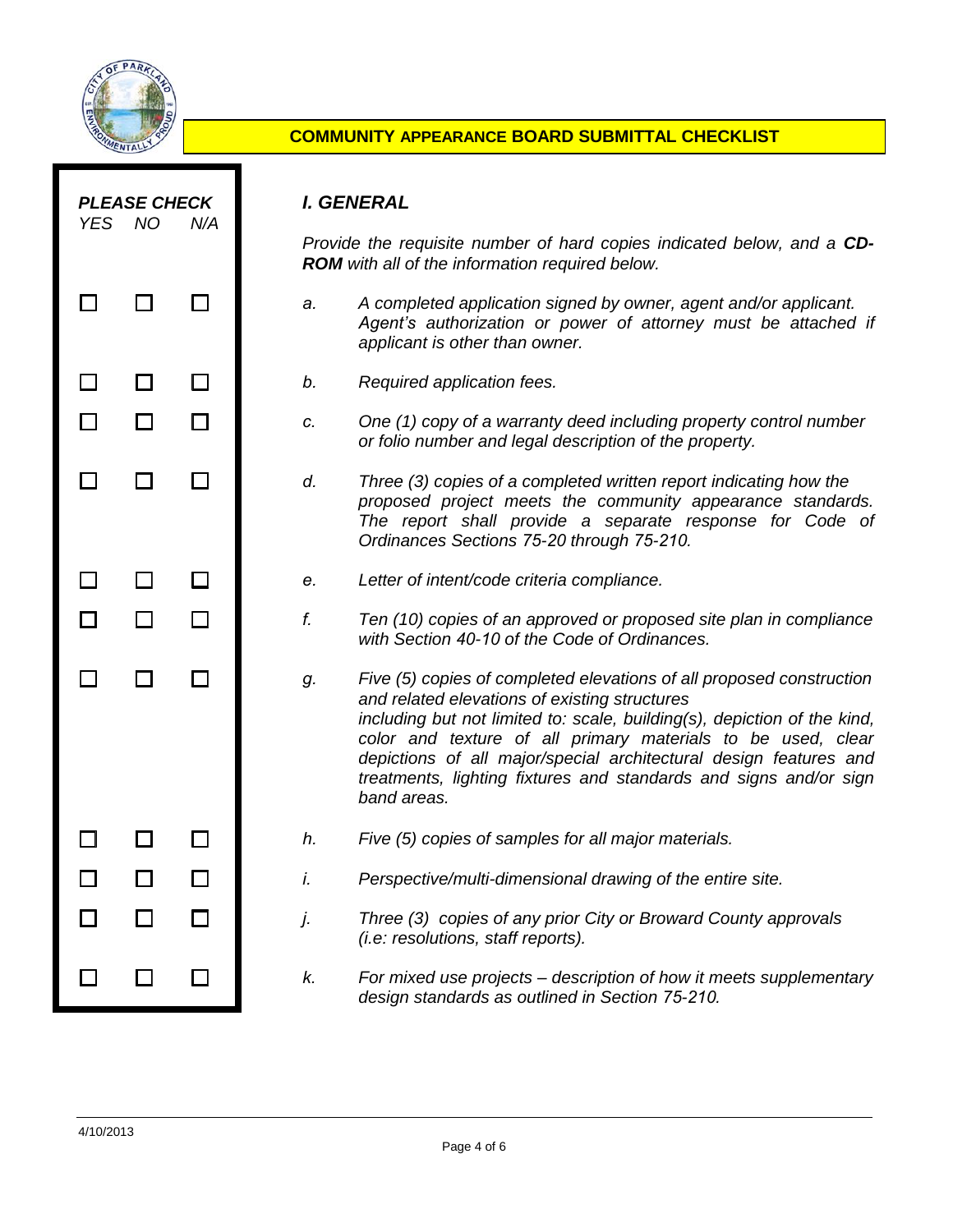

- *l. For commercial developments provide a uniform sign program.*
- *m. Three (3) copies of lighting plans including scale, north arrow, address of site, property and street pavement lines, proposed ingress/egress to the site with parking area(s), parking stalls and adjacent streets, existing landscaping that will be retained and proposed landscaping, location of all existing (to remain and proposed buildings on site, location of all existing (to remain) and proposed lighting standards, illumination levels generated by the proposed lighting per the requirements of the section 75-150 of the Code.*
- *n. Five (5) Scaled drawing of the proposed lighting standards including but not limited to all size/height fixtures, types of lighting fixtures, information on lighting intensity, materials, colors and ground or wall anchorage details.*